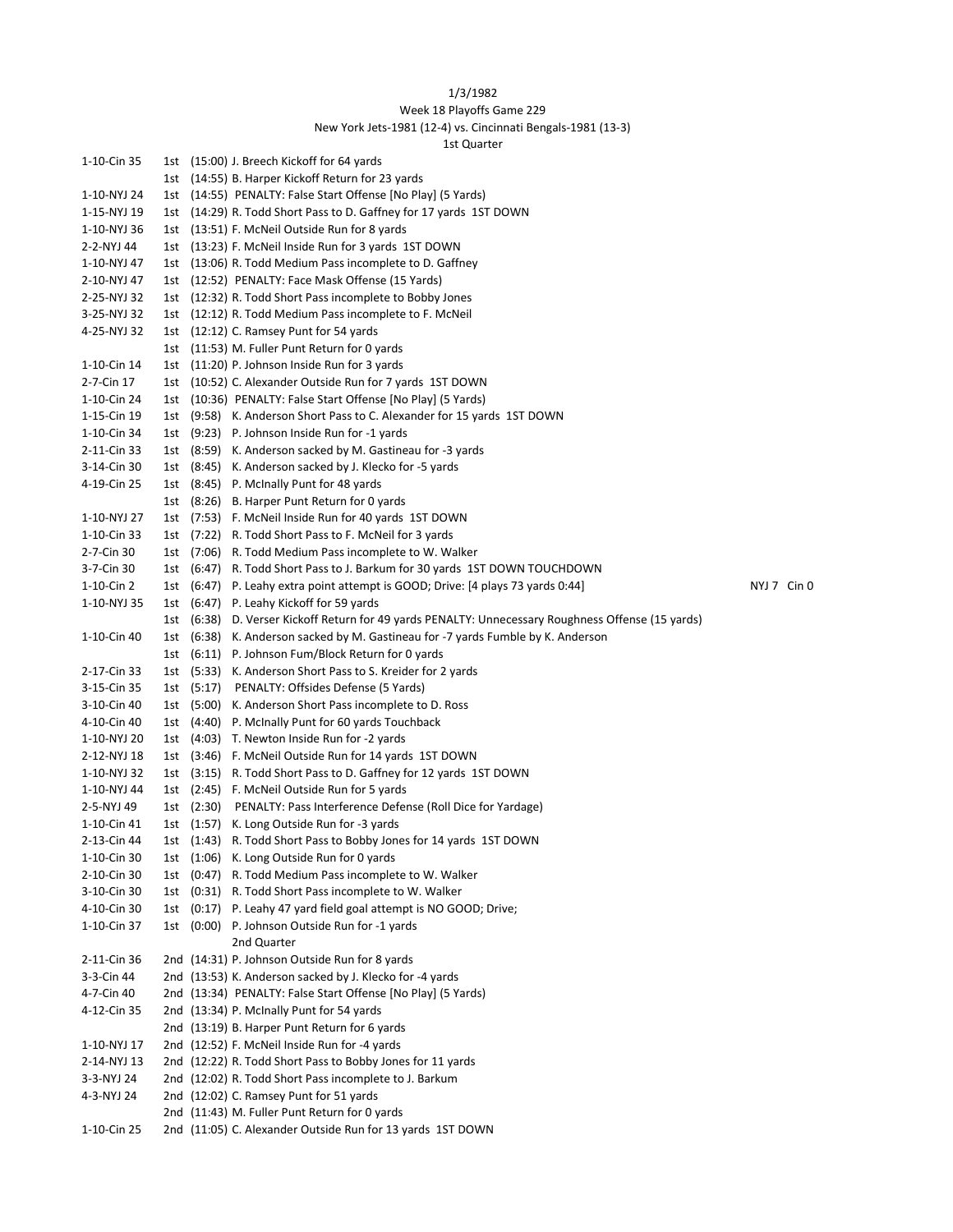1-10-Cin 38 2nd (10:28) P. Johnson Inside Run for 1 yards 2-9-Cin 39 2nd (9:55) P. Johnson Inside Run for -2 yards 3-11-Cin 37 2nd (9:31) K. Anderson sacked by J. Klecko for -9 yards 4-20-Cin 28 2nd (9:31) P. McInally Punt for 44 yards 2nd (9:16) B. Harper Punt Return for 2 yards 1-10-NYJ 30 2nd (8:52) K. Long Outside Run for 3 yards 2-7-NYJ 33 2nd (8:38) F. McNeil Outside Run for 8 yards 1ST DOWN 1-10-NYJ 41 2nd (8:10) R. Todd Short Pass to J. Barkum for 11 yards 1ST DOWN 1-10-Cin 48 2nd (7:37) K. Long Inside Run for 1 yards 2-9-Cin 47 2nd (7:21) 0 0 incomplete to 0 PENALTY: Holding Offense (10 Yards) 2-19-NYJ 43 2nd (6:54) R. Todd sacked by B. Kemp for -7 yards 3-26-NYJ 36 2nd (6:36) R. Todd Medium Pass incomplete to F. McNeil 4-26-NYJ 36 2nd (6:36) C. Ramsey Punt for 31 yards 2nd (6:22) M. Fuller Punt Return for 12 yards PENALTY: Illegal Block above the waist Offense (10 Yards) 1-10-Cin 35 2nd (5:48) P. Johnson Outside Run for 7 yards 2-3-Cin 42 2nd (5:33) PENALTY: Holding Offense (10 Yards) 2-13-Cin 32 2nd (5:15) PENALTY: Illegal Use of Hands Defense (5 Yards + 1st Down) 1-10-Cin 37 2nd (4:49) K. Anderson Short Pass to D. Ross for 32 yards 1ST DOWN 1-10-NYJ 31 2nd (4:17) C. Alexander Inside Run for 6 yards 2-4-NYJ 25 2nd (3:57) PENALTY: False Start Offense [No Play] (5 Yards) 2-9-NYJ 30 2nd (3:57) P. Johnson Inside Run for 22 yards 1ST DOWN Fumble by P. Johnson 2nd (3:24) I. Curtis Fum/Block Return for 0 yards 1-8-NYJ 8 2nd (2:54) C. Alexander Outside Run for 0 yards 2-8-NYJ 8 2nd (2:24) K. Anderson Short Pass to D. Ross for 3 yards 3-5-NYJ 5 2nd (2:09) K. Anderson Short Pass to C. Alexander for 4 yards 4-1-NYJ 1 2nd (1:53) P. Johnson Inside Run for 0 yards 1-10-NYJ 1 2nd (1:53) PENALTY: False Start Offense [No Play] (5 Yards) 1-10-NYJ 1 2nd (1:18) F. McNeil Inside Run for 1 yards 2-9-NYJ 2 2nd (1:10) K. Long Inside Run for 0 yards 3-9-NYJ 2 2nd (1:04) F. McNeil Inside Run for 2 yards 4-7-NYJ 4 2nd (1:04) C. Ramsey Punt for 37 yards 2nd (0:58) M. Fuller Punt Return for 0 yards 1-10-NYJ 41 2nd (0:45) K. Anderson Short Pass to D. Ross for 9 yards 2-1-NYJ 32 2nd (0:40) K. Anderson Short Pass to P. Johnson for -3 yards 3-4-NYJ 35 2nd (0:34) K. Anderson Outside Run for 20 yards 1ST DOWN 1-10-NYJ 15 2nd (0:27) T. Schonert Short Pass to C. Collinsworth for 15 yards 1ST DOWN TOUCHDOWN 1-10-NYJ 2 2nd (0:27) J. Breech extra point attempt is GOOD; Drive: [4 plays 41 yards 1:46] NYJ 7 Cin 7 1-10-Cin 35 2nd (0:27) J. Breech Kickoff for 59 yards 2nd (0:21) B. Harper Kickoff Return for 19 yards 1-10-NYJ 25 2nd (0:16) R. Todd Short Pass to K. Long for 3 yards 2-7-NYJ 28 2nd (0:00) F. McNeil Outside Run for -1 yards 3rd Quarter 3-8-NYJ 35 3rd (15:00) P. Leahy Kickoff for 0 yards PENALTY: Kick Out of Bounds 3-8-NYJ 30 3rd (15:00) P. Leahy Kickoff for 69 yards 3rd (14:51) D. Verser Kickoff Return for 22 yards 1-10-Cin 23 3rd (14:22) C. Alexander Inside Run for 10 yards 1ST DOWN 1-10-Cin 33 3rd (13:46) P. Johnson Outside Run for 5 yards 2-5-Cin 38 3rd (13:14) C. Alexander Outside Run for 1 yards 3-4-Cin 39 3rd (12:36) K. Anderson Short Pass to I. Curtis for 38 yards 1ST DOWN 1-10-NYJ 23 3rd (11:58) K. Anderson Short Pass to P. Johnson for 3 yards 2-7-NYJ 20 3rd (11:26) P. Johnson Inside Run for 9 yards 1ST DOWN 1-10-NYJ 11 3rd (11:11) K. Anderson Short Pass incomplete to C. Alexander 2-10-NYJ 11 3rd (10:44) K. Anderson Short Pass to C. Collinsworth for 3 yards 3-7-NYJ 8 3rd (10:11) K. Anderson sacked by J. Klecko for -8 yards 4-15-NYJ 16 3rd (9:51) J. Breech 33 yard field goal attempt is GOOD; Drive: [10 plays 58 yards 6:52] NYJ 7 Cin 10 1-10-Cin 35 3rd (9:51) J. Breech Kickoff for 54 yards 3rd (9:44) B. Harper Kickoff Return for 28 yards 1-10-NYJ 39 3rd (9:27) PENALTY: Delay of Game Offense (5 Yards)[No Play] (On roll of 1-5 offense may use time out) 1-15-NYJ 34 3rd (8:50) F. McNeil Outside Run for 1 yards 2-14-NYJ 35 3rd (8:26) R. Todd Short Pass to J. Barkum for 34 yards 1ST DOWN 1-10-Cin 31 3rd (7:58) R. Todd Medium Pass to J. Barkum for 4 yards 2-6-Cin 27 3rd (7:30) F. McNeil Inside Run for 2 yards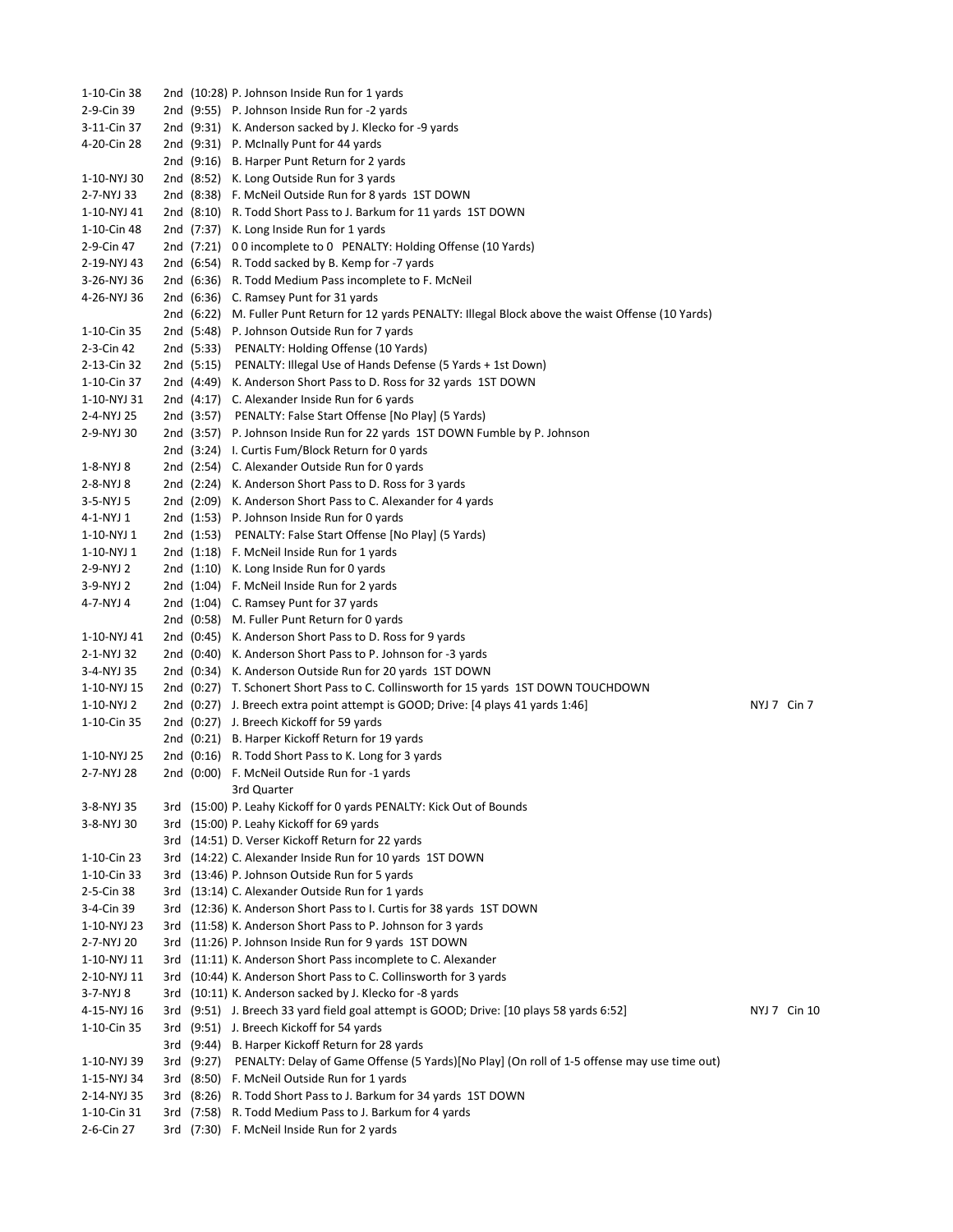3-4-Cin 25 3rd (7:16) R. Todd Short Pass to J. Barkum for 5 yards 1ST DOWN 1-10-Cin 20 3rd (6:51) T. Newton Inside Run for 2 yards 2-8-Cin 18 3rd (6:24) F. McNeil Outside Run for -3 yards 3-11-Cin 21 3rd (6:04) R. Todd Short Pass to F. McNeil for 7 yards 4-4-Cin 14 3rd (5:44) P. Leahy 31 yard field goal attempt is GOOD; Drive: [8 plays 47 yards 4:25] NYJ 10 Cin 10 1-10-NYJ 35 3rd (5:44) P. Leahy Kickoff for 52 yards 3rd (5:39) D. Verser Kickoff Return for 40 yards 1-10-NYJ 47 3rd (5:01) P. Johnson Inside Run for 7 yards 2-3-NYJ 40 3rd (4:33) K. Anderson Short Pass to D. Ross for 10 yards 1ST DOWN 1-10-NYJ 30 3rd (4:03) A. Griffin Outside Run for -6 yards 2-16-NYJ 36 3rd (3:29) K. Anderson Medium Pass to D. Ross for 14 yards 3-2-NYJ 22 3rd (3:05) P. Johnson Inside Run for 4 yards 1ST DOWN 1-10-NYJ 18 3rd (2:33) P. Johnson Outside Run for 3 yards 2-7-NYJ 15 3rd (2:06) K. Anderson Short Pass to I. Curtis for 4 yards 3-3-NYJ 11 3rd (1:52) PENALTY: False Start Offense [No Play] (5 Yards) 3-8-NYJ 16 3rd (1:37) K. Anderson Short Pass incomplete to A. Griffin 4-8-NYJ 16 3rd (1:19) J. Breech 33 yard field goal attempt is GOOD; Drive: [8 plays 31 yards 4:14] NYJ 10 Cin 13 1-10-Cin 35 3rd (1:19) J. Breech Kickoff for 64 yards 3rd (1:10) B. Harper Kickoff Return for 26 yards 1-10-NYJ 27 3rd (0:41) F. McNeil Outside Run for 1 yards 2-9-NYJ 28 3rd (0:11) R. Todd Short Pass to Bobby Jones for 4 yards 3-5-NYJ 32 3rd (0:00) R. Todd Short Pass to W. Walker for 7 yards 1ST DOWN 4th Quarter 1-10-NYJ 39 4th (14:23) T. Newton Inside Run for 8 yards 2-2-NYJ 47 4th (14:23) R. Todd Medium Pass to Bobby Jones INTERCEPTED by L. Breeden 4th (14:09) L. Breeden Intercept Return for 1 yards 1-10-Cin 29 4th (13:43) K. Anderson Short Pass to D. Ross for 1 yards 2-9-Cin 30 4th (13:27) A. Griffin Outside Run for 3 yards PENALTY: Face Mask Defense (5 Yards) 2-1-Cin 38 4th (12:56) P. Johnson Inside Run for 4 yards 1ST DOWN 1-10-Cin 42 4th (12:31) K. Anderson Short Pass to D. Ross for 13 yards 1ST DOWN 1-10-NYJ 45 4th (11:56) C. Alexander Outside Run for 0 yards 2-10-NYJ 45 4th (11:41) K. Anderson Medium Pass to C. Alexander for 45 yards 1ST DOWN TOUCHDOWN 1-10-NYJ 2 4th (11:41) J. Breech extra point attempt is GOOD; Drive: [6 plays 71 yards 1:40] NYJ 10 Cin 20 1-10-Cin 35 4th (11:41) J. Breech Kickoff for 69 yards Touchback 1-10-NYJ 20 4th (11:23) R. Todd Short Pass incomplete to W. Walker 2-10-NYJ 20 4th (11:07) PENALTY: False Start Offense [No Play] (5 Yards) 2-15-NYJ 15 4th (10:43) R. Todd Outside Run for 21 yards 1ST DOWN 1-10-NYJ 36 4th (10:16) F. McNeil Inside Run for 3 yards 2-7-NYJ 39 4th (9:52) K. Long Inside Run for 3 yards 3-4-NYJ 42 4th (9:23) R. Todd Short Pass to K. Long for 2 yards 4-2-NYJ 44 4th (8:52) F. McNeil Inside Run for 23 yards 1ST DOWN 1-10-Cin 33 4th (8:26) R. Todd Medium Pass to Bobby Jones for 11 yards 1ST DOWN 1-10-Cin 22 4th (8:01) K. Long Outside Run for -2 yards 2-12-Cin 24 4th (7:33) R. Todd Short Pass to Bobby Jones for 14 yards 1ST DOWN 1-10-Cin 10 4th (7:19) F. McNeil Outside Run for 4 yards 2-6-Cin 6 4th (7:01) R. Todd Short Pass to F. McNeil for 6 yards 1ST DOWN TOUCHDOWN 1-10-Cin 2 4th (7:01) P. Leahy extra point attempt is GOOD; Drive: [11 plays 80 yards 4:26] NYJ 17 Cin 20 1-10-NYJ 35 4th (7:01) P. Leahy Kickoff for 72 yards Touchback 1-10-Cin 20 4th (6:46) K. Anderson Outside Run for 7 yards 2-3-Cin 27 4th (6:18) P. Johnson Inside Run for 4 yards 1ST DOWN 1-10-Cin 31 4th (5:59) PENALTY: Offsides Defense (5 Yards) 1-5-Cin 36 4th (5:28) P. Johnson Inside Run for 0 yards 2-5-Cin 36 4th (5:00) P. Johnson Outside Run for 15 yards 1ST DOWN 1-10-NYJ 49 4th (4:30) T. Schonert Outside Run for 10 yards 1ST DOWN 1-10-NYJ 39 4th (3:56) C. Alexander Inside Run for -1 yards 2-11-NYJ 40 4th (3:41) P. Johnson Outside Run for 8 yards 3-3-NYJ 32 4th (3:13) P. Johnson Inside Run for 0 yards 4-3-NYJ 32 4th (2:57) PENALTY: Illegal Contact Defense (5 Yards + 1st Down) 1-10-NYJ 27 4th (2:24) C. Alexander Inside Run for 3 yards 2-7-NYJ 24 4th (2:18) P. Johnson Inside Run for 11 yards 1ST DOWN 1-10-NYJ 13 4th (2:11) C. Alexander Outside Run for 2 yards 2-8-NYJ 11 4th (2:05) C. Alexander Inside Run for 0 yards